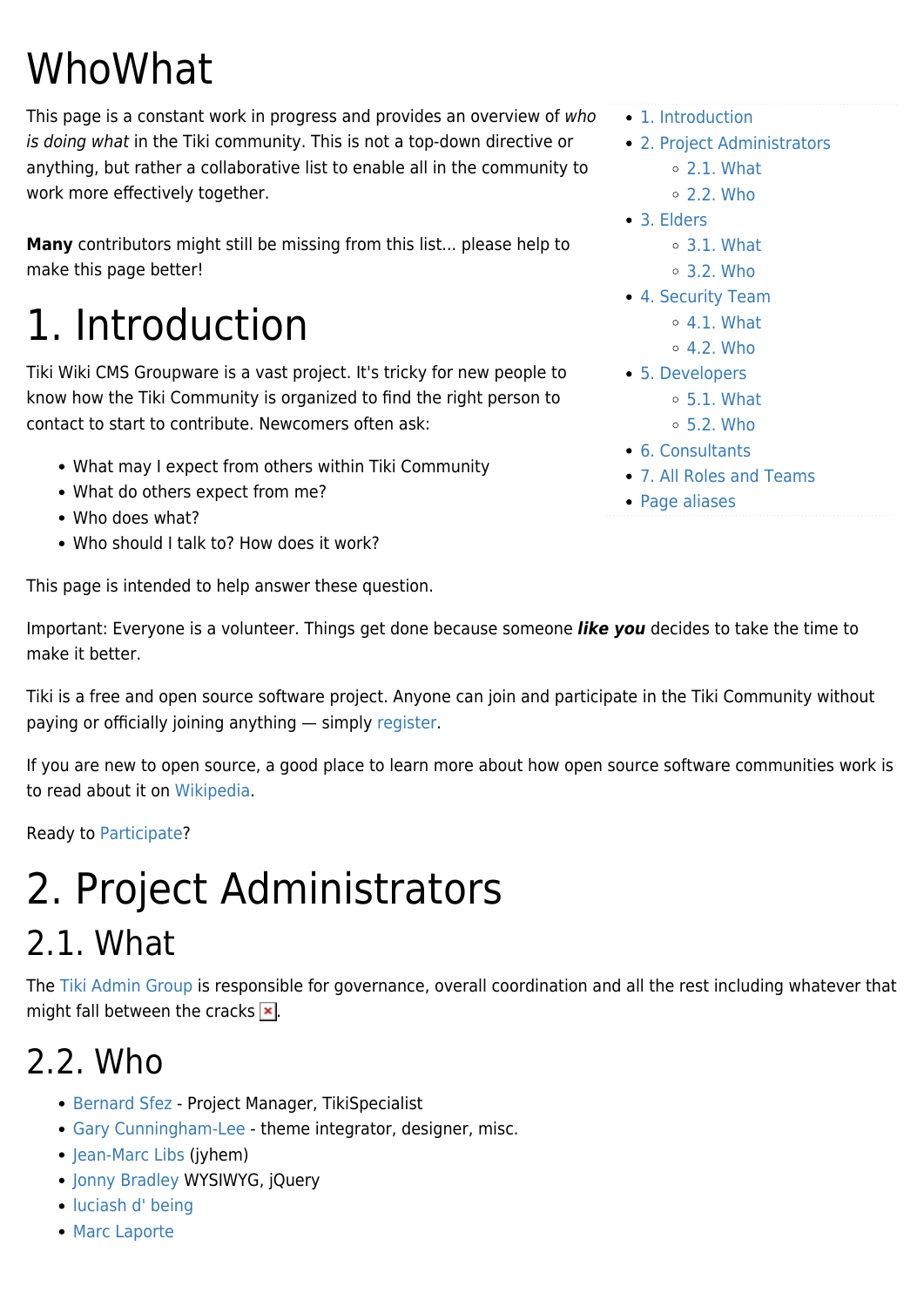- [Oliver Hertel](https://translation.tiki.org/UserPageohertel)
- [Rick Sapir](https://translation.tiki.org/UserPagericks99) (ricks99) User Interface, marketing, Tiki for <del>Dummies</del> Smarties, [Tiki Essentials](http://twessentials.keycontent.org)
- [Xavier de Pedro](https://translation.tiki.org/UserPagexavidp)  teacher, researcher and a bit of architect
- Brendan Ferguson (drsassafras)

Private discussion list: [admin@tiki.org](mailto:admin@tiki.org)

### 3. Elders

#### 3.1. What

Individuals who have provided an outstanding contribution to the project (usually ex-admins which have become inactive or are still active but prefer not to be formally in the admin group) and are consulted for important decisions. A bit like "Past presidents" in some nonprofits.

### 3.2. Who

- [mose](https://translation.tiki.org/UserPagemose)
- Florian Gleixner
- Luis Argerich (founder). You can learn more about him [here](http://tiki.org/AboutLuisArgerich) and [here](http://tiki.org/tiki-read_article.php?articleId=29)
- Patrice Weber (nyloth) File Gallery, Calendar, SVN, release management, etc. (most of the code really)
- Pascal Kustner (pkdille)
- [Sylvie Gréverend](https://translation.tiki.org/UserPagesylvieg) php developer, architect
- [Rodrigo Sampaio Primo](https://translation.tiki.org/UserPagerodrigo) Brazilian translation, MediaWiki to Tiki importer
- Changi67 | Infrastructure Team, Packaging Team
- [Nelson Ko](https://translation.tiki.org/UserPagekoth)
- [Gezza Nagy](https://translation.tiki.org/UserPagegezza)

Elders can still be on the [admin@tiki.org](mailto:admin@tiki.org) list

### 4. Security Team

#### 4.1. What

The [Security Team](https://translation.tiki.org/Security-Team) is a trusted group. This team is responsible to review security reports and to proceed to a pro-active audit at each major release. Security Team members are added by vote by the Admins following recommendations of current members.

<http://security.tiki.org>

#### 4.2. Who

The security team is a small group of core developers and security consultants who volunteer their time to proactively promote security through testing and education, as well as respond to vulnerability reports received from external security analysts.